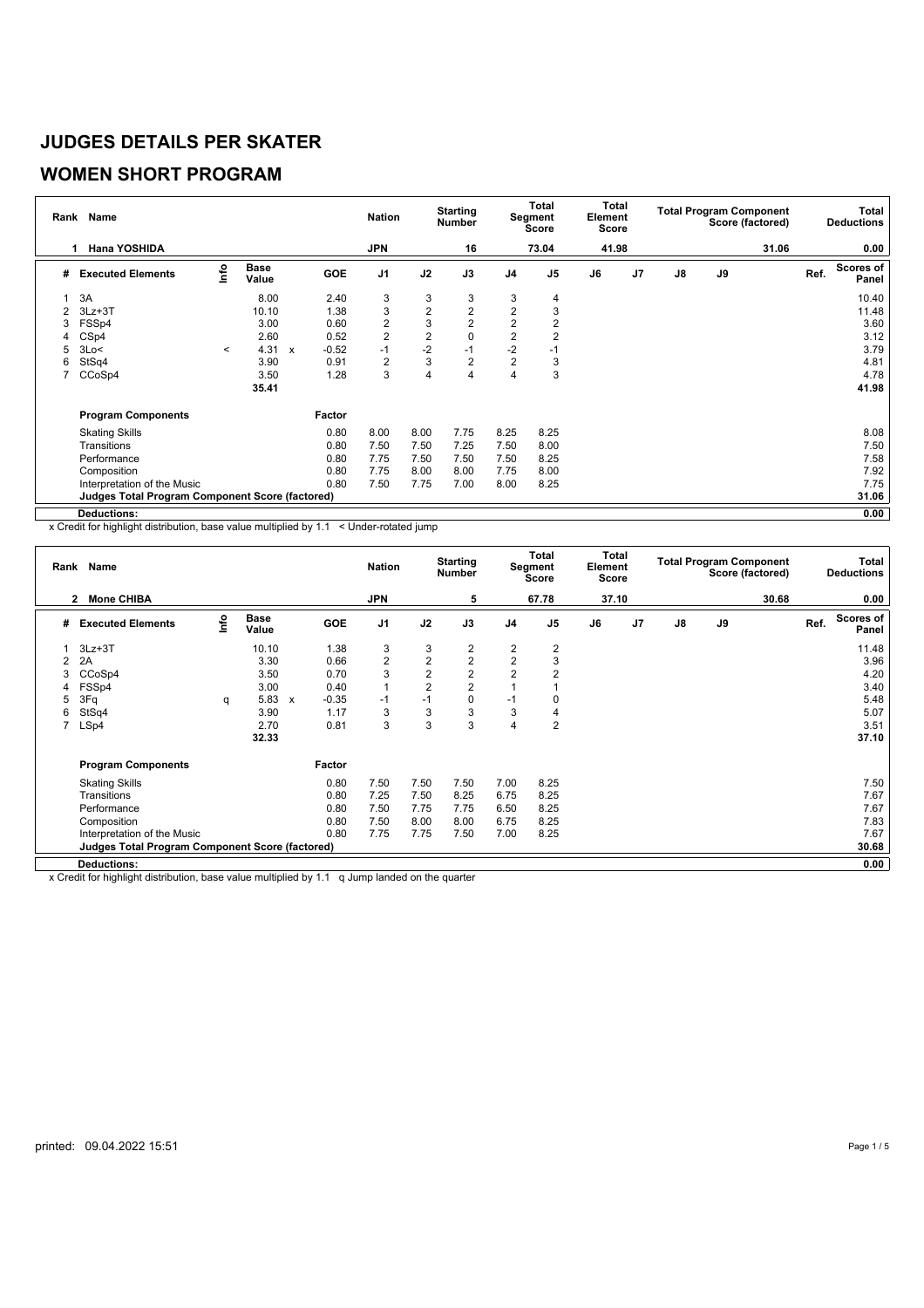# **WOMEN SHORT PROGRAM**

|                | Rank Name                                              |                                  |                      |              |         | <b>Nation</b>  |                | <b>Starting</b><br><b>Number</b> |                | Total<br>Segment<br><b>Score</b> | Element<br>Score | Total |               |    | <b>Total Program Component</b><br>Score (factored) |      | <b>Total</b><br><b>Deductions</b> |
|----------------|--------------------------------------------------------|----------------------------------|----------------------|--------------|---------|----------------|----------------|----------------------------------|----------------|----------------------------------|------------------|-------|---------------|----|----------------------------------------------------|------|-----------------------------------|
|                | <b>Haein LEE</b><br>3                                  |                                  |                      |              |         | <b>KOR</b>     |                | 10                               |                | 60.99                            | 32.45            |       |               |    | 28.54                                              |      | 0.00                              |
| #              | <b>Executed Elements</b>                               | $\mathop{\mathsf{Irr}}\nolimits$ | <b>Base</b><br>Value |              | GOE     | J <sub>1</sub> | J2             | J3                               | J <sub>4</sub> | J <sub>5</sub>                   | J6               | J7    | $\mathsf{J}8$ | J9 |                                                    | Ref. | Scores of<br>Panel                |
|                | $3Lz! + 3Tq$                                           |                                  | 10.10                |              | $-0.98$ | 0              | -3             | $-2$                             | $-2$           | $-1$                             |                  |       |               |    |                                                    |      | 9.12                              |
| $\overline{2}$ | 2A                                                     |                                  | 3.30                 |              | 0.77    | 3              | $\overline{2}$ | $\overline{2}$                   | 3              | $\overline{2}$                   |                  |       |               |    |                                                    |      | 4.07                              |
| 3              | FCSp4                                                  |                                  | 3.20                 |              | 0.75    | $\overline{2}$ | 3              |                                  | 3              | 2                                |                  |       |               |    |                                                    |      | 3.95                              |
| 4              | SSp4                                                   |                                  | 2.50                 |              | 0.50    | $\overline{2}$ | 3              | $\overline{2}$                   | $\overline{2}$ | $\overline{2}$                   |                  |       |               |    |                                                    |      | 3.00                              |
| 5              | 3F<                                                    | $\prec$                          | 4.66                 | $\mathbf{x}$ | $-1.84$ | $-5$           | $-5$           | $-4$                             | -4             | $-4$                             |                  |       |               |    |                                                    |      | 2.82                              |
| 6              | CCoSp4                                                 |                                  | 3.50                 |              | 1.05    | $\overline{2}$ | 3              | 3                                | 3              | 3                                |                  |       |               |    |                                                    |      | 4.55                              |
|                | StSq4                                                  |                                  | 3.90                 |              | 1.04    | 3              | $\overline{2}$ | $\overline{2}$                   | 3              | 4                                |                  |       |               |    |                                                    |      | 4.94                              |
|                |                                                        |                                  | 31.16                |              |         |                |                |                                  |                |                                  |                  |       |               |    |                                                    |      | 32.45                             |
|                | <b>Program Components</b>                              |                                  |                      |              | Factor  |                |                |                                  |                |                                  |                  |       |               |    |                                                    |      |                                   |
|                | <b>Skating Skills</b>                                  |                                  |                      |              | 0.80    | 7.25           | 7.00           | 7.25                             | 8.00           | 7.25                             |                  |       |               |    |                                                    |      | 7.25                              |
|                | Transitions                                            |                                  |                      |              | 0.80    | 7.00           | 7.00           | 6.50                             | 7.75           | 7.50                             |                  |       |               |    |                                                    |      | 7.17                              |
|                | Performance                                            |                                  |                      |              | 0.80    | 7.00           | 6.75           | 6.75                             | 7.50           | 7.00                             |                  |       |               |    |                                                    |      | 6.92                              |
|                | Composition                                            |                                  |                      |              | 0.80    | 7.25           | 7.00           | 7.00                             | 8.25           | 7.50                             |                  |       |               |    |                                                    |      | 7.25                              |
|                | Interpretation of the Music                            |                                  |                      |              | 0.80    | 7.00           | 6.50           | 5.75                             | 8.25           | 7.75                             |                  |       |               |    |                                                    |      | 7.08                              |
|                | <b>Judges Total Program Component Score (factored)</b> |                                  |                      |              |         |                |                |                                  |                |                                  |                  |       |               |    |                                                    |      | 28.54                             |
|                | <b>Deductions:</b>                                     |                                  |                      |              |         |                |                |                                  |                |                                  |                  |       |               |    |                                                    |      | 0.00                              |

! Not clear edge q Jump landed on the quarter x Credit for highlight distribution, base value multiplied by 1.1 < Under-rotated jump

|                | Rank Name                                              |      |                      |              |            | <b>Nation</b>           |                         | <b>Starting</b><br><b>Number</b> |                | <b>Total</b><br>Segment<br><b>Score</b> | Element<br>Score | Total          |               |    | <b>Total Program Component</b><br>Score (factored) |      | Total<br><b>Deductions</b> |
|----------------|--------------------------------------------------------|------|----------------------|--------------|------------|-------------------------|-------------------------|----------------------------------|----------------|-----------------------------------------|------------------|----------------|---------------|----|----------------------------------------------------|------|----------------------------|
|                | <b>Marina PIREDDA</b><br>4                             |      |                      |              |            | <b>ITA</b>              |                         | 9                                |                | 57.20                                   | 31.88            |                |               |    | 25.32                                              |      | 0.00                       |
| #              | <b>Executed Elements</b>                               | ١nfo | <b>Base</b><br>Value |              | <b>GOE</b> | J <sub>1</sub>          | J2                      | J3                               | J <sub>4</sub> | J <sub>5</sub>                          | J6               | J <sub>7</sub> | $\mathsf{J}8$ | J9 |                                                    | Ref. | Scores of<br>Panel         |
|                | $3T+3T$                                                |      | 8.40                 |              | 0.84       | $\overline{\mathbf{c}}$ | $\overline{\mathbf{c}}$ | 2                                |                | 2                                       |                  |                |               |    |                                                    |      | 9.24                       |
| $\overline{2}$ | 3Lz                                                    |      | 5.90                 |              | $-1.97$    | $-3$                    | $-3$                    | $-4$                             | -4             | $-2$                                    |                  |                |               |    |                                                    |      | 3.93                       |
| 3              | FCSp4                                                  |      | 3.20                 |              | 0.32       | $\overline{2}$          |                         |                                  |                |                                         |                  |                |               |    |                                                    |      | 3.52                       |
|                | 2A                                                     |      | 3.63                 | $\mathbf{x}$ | 0.66       | $\overline{2}$          | 2                       | $\overline{2}$                   | $\overline{2}$ | $\overline{2}$                          |                  |                |               |    |                                                    |      | 4.29                       |
| 5              | LSp4                                                   |      | 2.70                 |              | 0.27       | $\overline{2}$          |                         |                                  | 0              |                                         |                  |                |               |    |                                                    |      | 2.97                       |
| 6              | StSq3                                                  |      | 3.30                 |              | 0.55       | 3                       |                         |                                  | $\overline{2}$ | 2                                       |                  |                |               |    |                                                    |      | 3.85                       |
|                | CCoSp4                                                 |      | 3.50                 |              | 0.58       | $\overline{2}$          | $\mathbf 0$             | $\overline{A}$                   | $\overline{2}$ | $\overline{2}$                          |                  |                |               |    |                                                    |      | 4.08                       |
|                |                                                        |      | 30.63                |              |            |                         |                         |                                  |                |                                         |                  |                |               |    |                                                    |      | 31.88                      |
|                | <b>Program Components</b>                              |      |                      |              | Factor     |                         |                         |                                  |                |                                         |                  |                |               |    |                                                    |      |                            |
|                | <b>Skating Skills</b>                                  |      |                      |              | 0.80       | 6.75                    | 5.50                    | 6.50                             | 6.50           | 6.75                                    |                  |                |               |    |                                                    |      | 6.58                       |
|                | Transitions                                            |      |                      |              | 0.80       | 6.50                    | 5.25                    | 5.75                             | 6.00           | 6.50                                    |                  |                |               |    |                                                    |      | 6.08                       |
|                | Performance                                            |      |                      |              | 0.80       | 6.25                    | 6.00                    | 6.25                             | 5.75           | 6.75                                    |                  |                |               |    |                                                    |      | 6.17                       |
|                | Composition                                            |      |                      |              | 0.80       | 6.50                    | 6.25                    | 6.00                             | 6.25           | 6.75                                    |                  |                |               |    |                                                    |      | 6.33                       |
|                | Interpretation of the Music                            |      |                      |              | 0.80       | 6.50                    | 6.00                    | 6.50                             | 6.50           | 7.00                                    |                  |                |               |    |                                                    |      | 6.50                       |
|                | <b>Judges Total Program Component Score (factored)</b> |      |                      |              |            |                         |                         |                                  |                |                                         |                  |                |               |    |                                                    |      | 25.32                      |
|                | <b>Deductions:</b>                                     |      |                      |              |            |                         |                         |                                  |                |                                         |                  |                |               |    |                                                    |      | 0.00                       |

x Credit for highlight distribution, base value multiplied by 1.1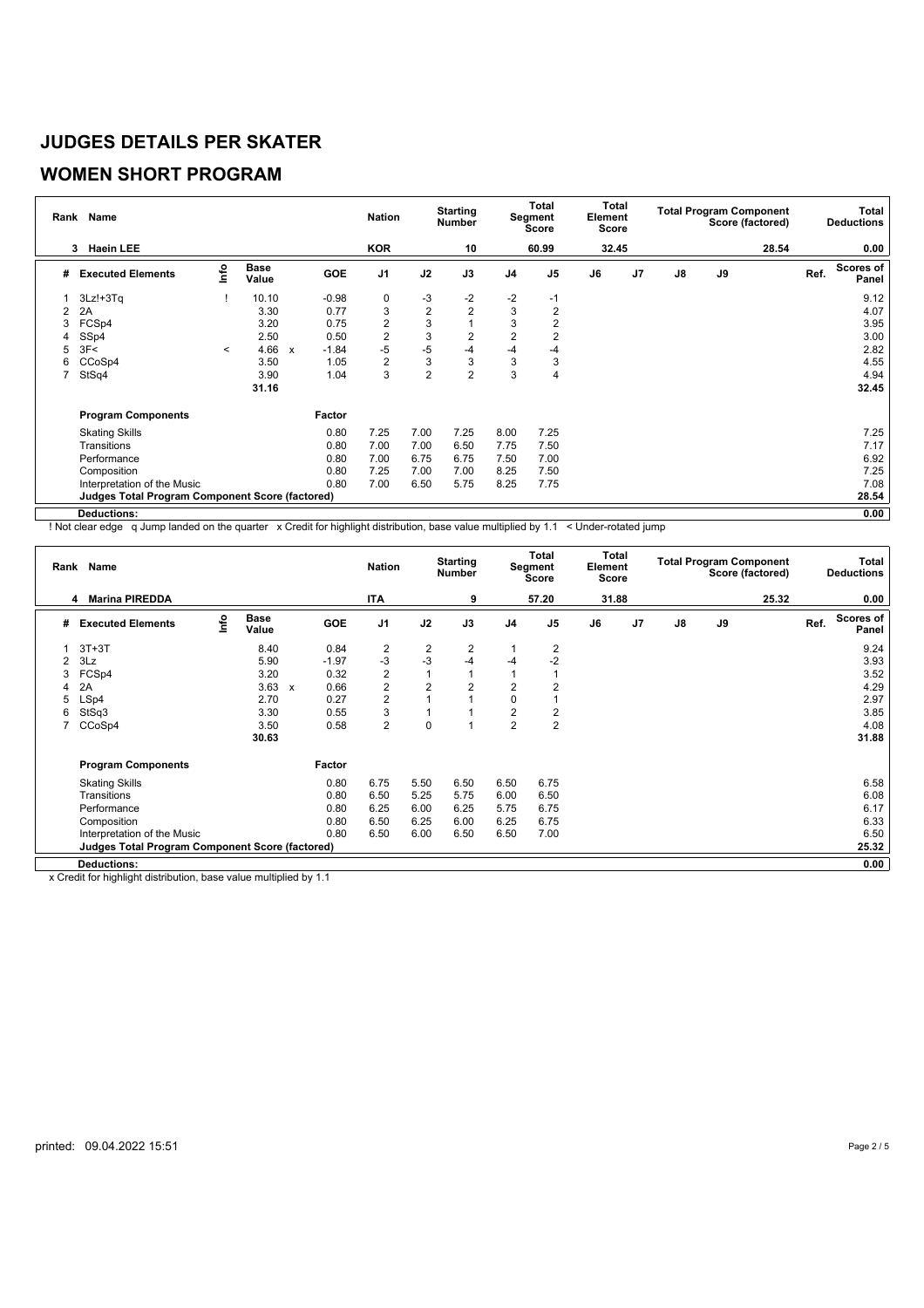# **WOMEN SHORT PROGRAM**

|                | Rank Name                                              |         |                      |                           |         | <b>Nation</b>  |                | <b>Starting</b><br><b>Number</b> |                | Total<br>Segment<br>Score | Total<br>Element<br>Score |    |               |    | <b>Total Program Component</b><br>Score (factored) |      | Total<br><b>Deductions</b> |
|----------------|--------------------------------------------------------|---------|----------------------|---------------------------|---------|----------------|----------------|----------------------------------|----------------|---------------------------|---------------------------|----|---------------|----|----------------------------------------------------|------|----------------------------|
|                | <b>Maé-Bérénice MÉITÉ</b><br>5                         |         |                      |                           |         | <b>FRA</b>     |                | $\mathbf{2}$                     |                | 53.15                     | 27.55                     |    |               |    | 25.60                                              |      | 0.00                       |
| #              | <b>Executed Elements</b>                               | Info    | <b>Base</b><br>Value |                           | GOE     | J <sub>1</sub> | J2             | J3                               | J4             | J5                        | J6                        | J7 | $\mathsf{J}8$ | J9 |                                                    | Ref. | <b>Scores of</b><br>Panel  |
|                | 2A                                                     |         | 3.30                 |                           | 0.55    | $\mathbf{1}$   | 2              | 2                                |                | 3                         |                           |    |               |    |                                                    |      | 3.85                       |
|                | $3T+3T<$                                               | $\prec$ | 7.56                 |                           | $-2.10$ | -5             | $-5$           | $-5$                             | $-5$           | $-5$                      |                           |    |               |    |                                                    |      | 5.46                       |
| 3              | CCoSp4                                                 |         | 3.50                 |                           | 0.70    | 2              | $\overline{2}$ | $\overline{2}$                   | $\overline{2}$ | $\overline{2}$            |                           |    |               |    |                                                    |      | 4.20                       |
|                | 3Lo                                                    |         | 5.39                 | $\boldsymbol{\mathsf{x}}$ | $-1.80$ | -4             | $-4$           | $-4$                             | $-3$           | $-3$                      |                           |    |               |    |                                                    |      | 3.59                       |
| 5              | LSp4                                                   |         | 2.70                 |                           | 0.27    | 0              | 1              |                                  |                |                           |                           |    |               |    |                                                    |      | 2.97                       |
| 6              | FCSp4                                                  |         | 3.20                 |                           | 0.43    | 1              | $\overline{2}$ | $\overline{2}$                   |                |                           |                           |    |               |    |                                                    |      | 3.63                       |
| $\overline{7}$ | StSq3                                                  |         | 3.30                 |                           | 0.55    | 0              | $\overline{2}$ |                                  | $\overline{2}$ | $\overline{2}$            |                           |    |               |    |                                                    |      | 3.85                       |
|                |                                                        |         | 28.95                |                           |         |                |                |                                  |                |                           |                           |    |               |    |                                                    |      | 27.55                      |
|                | <b>Program Components</b>                              |         |                      |                           | Factor  |                |                |                                  |                |                           |                           |    |               |    |                                                    |      |                            |
|                | <b>Skating Skills</b>                                  |         |                      |                           | 0.80    | 6.50           | 6.25           | 6.25                             | 6.00           | 6.00                      |                           |    |               |    |                                                    |      | 6.17                       |
|                | Transitions                                            |         |                      |                           | 0.80    | 6.25           | 6.00           | 5.50                             | 5.75           | 5.75                      |                           |    |               |    |                                                    |      | 5.83                       |
|                | Performance                                            |         |                      |                           | 0.80    | 6.50           | 6.75           | 7.50                             | 6.75           | 6.75                      |                           |    |               |    |                                                    |      | 6.75                       |
|                | Composition                                            |         |                      |                           | 0.80    | 6.75           | 6.75           | 6.50                             | 6.50           | 6.25                      |                           |    |               |    |                                                    |      | 6.58                       |
|                | Interpretation of the Music                            |         |                      |                           | 0.80    | 6.50           | 6.50           | 7.25                             | 6.75           | 6.75                      |                           |    |               |    |                                                    |      | 6.67                       |
|                | <b>Judges Total Program Component Score (factored)</b> |         |                      |                           |         |                |                |                                  |                |                           |                           |    |               |    |                                                    |      | 25.60                      |
|                | <b>Deductions:</b>                                     |         |                      |                           |         |                |                |                                  |                |                           |                           |    |               |    |                                                    |      | 0.00                       |

< Under-rotated jump x Credit for highlight distribution, base value multiplied by 1.1

|                | Rank Name                                              |                                  |                      |         | <b>Nation</b>  |                | <b>Starting</b><br><b>Number</b> |                | Total<br>Segment<br><b>Score</b> | Total<br>Element<br><b>Score</b> |    |               |    | <b>Total Program Component</b><br>Score (factored) |      | <b>Total</b><br><b>Deductions</b> |
|----------------|--------------------------------------------------------|----------------------------------|----------------------|---------|----------------|----------------|----------------------------------|----------------|----------------------------------|----------------------------------|----|---------------|----|----------------------------------------------------|------|-----------------------------------|
|                | <b>Emma KARJALAINEN</b><br>6                           |                                  |                      |         | <b>FIN</b>     |                | 6                                |                | 49.78                            | 25.72                            |    |               |    | 24.06                                              |      | 0.00                              |
| #              | <b>Executed Elements</b>                               | $\mathop{\mathsf{Irr}}\nolimits$ | <b>Base</b><br>Value | GOE     | J <sub>1</sub> | J2             | J3                               | J <sub>4</sub> | J <sub>5</sub>                   | J6                               | J7 | $\mathsf{J}8$ | J9 |                                                    | Ref. | <b>Scores of</b><br>Panel         |
|                | $3T+2T$                                                |                                  | 5.50                 | 0.42    | $\mathbf{1}$   | 1              |                                  |                |                                  |                                  |    |               |    |                                                    |      | 5.92                              |
| $\overline{2}$ | 3Sq                                                    | q                                | 4.30                 | $-2.01$ | -4             | -4             | $-5$                             | $-5$           | $-5$                             |                                  |    |               |    |                                                    |      | 2.29                              |
| 3              | 2A                                                     |                                  | 3.30                 | 0.33    | $\mathbf{1}$   | 1              | $\overline{2}$                   |                |                                  |                                  |    |               |    |                                                    |      | 3.63                              |
|                | CCoSp4                                                 |                                  | 3.50                 | $-0.12$ | 0              | $-1$           | 0                                |                | -1                               |                                  |    |               |    |                                                    |      | 3.38                              |
| 5              | StSq4                                                  |                                  | 3.90                 | 0.52    | $\mathbf{1}$   | 1              |                                  | $\overline{2}$ | $\overline{2}$                   |                                  |    |               |    |                                                    |      | 4.42                              |
| 6              | FCSp3                                                  |                                  | 2.80                 | 0.28    | $\mathbf{1}$   | 1              | 0                                |                | 2                                |                                  |    |               |    |                                                    |      | 3.08                              |
| 7              | SSp4                                                   |                                  | 2.50                 | 0.50    | $\overline{2}$ | $\overline{2}$ |                                  | $\overline{2}$ | $\overline{2}$                   |                                  |    |               |    |                                                    |      | 3.00                              |
|                |                                                        |                                  | 25.80                |         |                |                |                                  |                |                                  |                                  |    |               |    |                                                    |      | 25.72                             |
|                | <b>Program Components</b>                              |                                  |                      | Factor  |                |                |                                  |                |                                  |                                  |    |               |    |                                                    |      |                                   |
|                | <b>Skating Skills</b>                                  |                                  |                      | 0.80    | 6.50           | 6.00           | 5.75                             | 6.25           | 6.00                             |                                  |    |               |    |                                                    |      | 6.08                              |
|                | Transitions                                            |                                  |                      | 0.80    | 6.25           | 5.75           | 4.50                             | 5.75           | 4.75                             |                                  |    |               |    |                                                    |      | 5.42                              |
|                | Performance                                            |                                  |                      | 0.80    | 6.50           | 6.25           | 6.25                             | 6.25           | 6.00                             |                                  |    |               |    |                                                    |      | 6.25                              |
|                | Composition                                            |                                  |                      | 0.80    | 6.50           | 6.75           | 5.00                             | 6.25           | 5.25                             |                                  |    |               |    |                                                    |      | 6.00                              |
|                | Interpretation of the Music                            |                                  |                      | 0.80    | 6.50           | 6.50           | 5.50                             | 6.50           | 6.00                             |                                  |    |               |    |                                                    |      | 6.33                              |
|                | <b>Judges Total Program Component Score (factored)</b> |                                  |                      |         |                |                |                                  |                |                                  |                                  |    |               |    |                                                    |      | 24.06                             |
|                | <b>Deductions:</b>                                     |                                  |                      |         |                |                |                                  |                |                                  |                                  |    |               |    |                                                    |      | 0.00                              |

q Jump landed on the quarter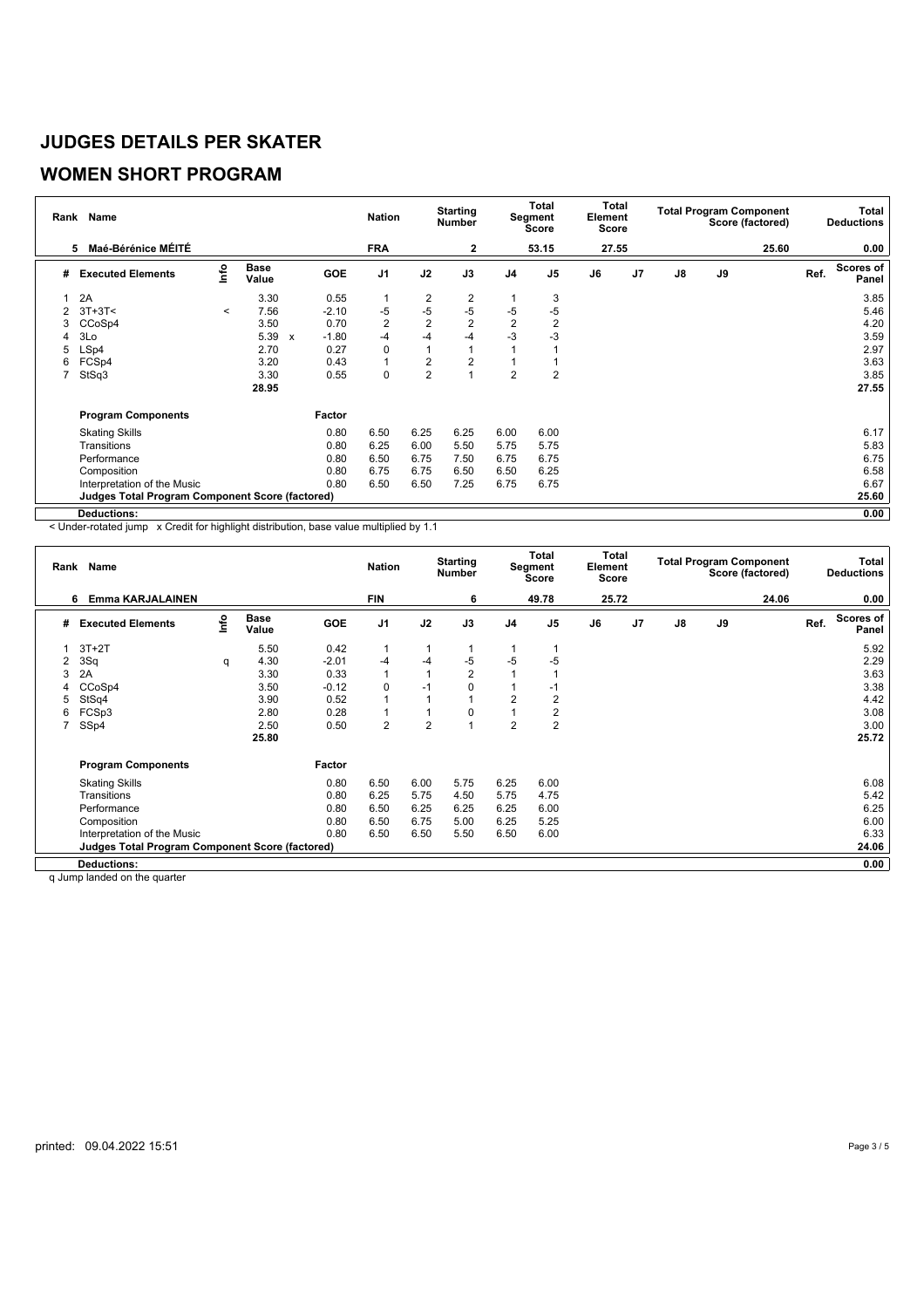#### **WOMEN SHORT PROGRAM**

|   | Rank Name                                              |         |                      |                           |         | <b>Nation</b>  |                         | <b>Starting</b><br><b>Number</b> |                | Total<br>Segment<br><b>Score</b> | Total<br>Element<br><b>Score</b> |    |               |    | <b>Total Program Component</b><br>Score (factored) |      | Total<br><b>Deductions</b> |
|---|--------------------------------------------------------|---------|----------------------|---------------------------|---------|----------------|-------------------------|----------------------------------|----------------|----------------------------------|----------------------------------|----|---------------|----|----------------------------------------------------|------|----------------------------|
|   | Roberta RODEGHIERO<br>7                                |         |                      |                           |         | <b>ITA</b>     |                         | 15                               |                | 49.31                            | 23.97                            |    |               |    | 25.34                                              |      | 0.00                       |
| # | <b>Executed Elements</b>                               | lnfo    | <b>Base</b><br>Value |                           | GOE     | J <sub>1</sub> | J2                      | J3                               | J <sub>4</sub> | J <sub>5</sub>                   | J6                               | J7 | $\mathsf{J}8$ | J9 |                                                    | Ref. | <b>Scores of</b><br>Panel  |
|   | $3T+2T$                                                |         | 5.50                 |                           | 0.84    | $\overline{2}$ | $\overline{\mathbf{c}}$ |                                  | 2              | $\overline{2}$                   |                                  |    |               |    |                                                    |      | 6.34                       |
| 2 | 3Fq                                                    | q       | 5.30                 |                           | $-1.24$ | $-3$           | $-2$                    | $-3$                             | $-2$           | $-1$                             |                                  |    |               |    |                                                    |      | 4.06                       |
|   | CCoSp4                                                 |         | 3.50                 |                           | 0.47    | $\overline{1}$ | $\overline{2}$          |                                  | $\overline{2}$ |                                  |                                  |    |               |    |                                                    |      | 3.97                       |
| 4 | $1A^*$                                                 | $\star$ | 0.00                 | $\boldsymbol{\mathsf{x}}$ | 0.00    |                |                         |                                  |                |                                  |                                  |    |               |    |                                                    |      | 0.00                       |
| 5 | StSq3                                                  |         | 3.30                 |                           | 0.33    |                |                         |                                  |                | 2                                |                                  |    |               |    |                                                    |      | 3.63                       |
| 6 | FCSp4                                                  |         | 3.20                 |                           | 0.32    |                |                         |                                  |                |                                  |                                  |    |               |    |                                                    |      | 3.52                       |
| 7 | SSp3                                                   |         | 2.10                 |                           | 0.35    |                | $\overline{2}$          |                                  | $\overline{2}$ | $\overline{2}$                   |                                  |    |               |    |                                                    |      | 2.45                       |
|   |                                                        |         | 22.90                |                           |         |                |                         |                                  |                |                                  |                                  |    |               |    |                                                    |      | 23.97                      |
|   | <b>Program Components</b>                              |         |                      |                           | Factor  |                |                         |                                  |                |                                  |                                  |    |               |    |                                                    |      |                            |
|   | <b>Skating Skills</b>                                  |         |                      |                           | 0.80    | 6.75           | 6.00                    | 6.50                             | 6.50           | 7.00                             |                                  |    |               |    |                                                    |      | 6.58                       |
|   | Transitions                                            |         |                      |                           | 0.80    | 6.50           | 5.75                    | 5.75                             | 6.25           | 6.00                             |                                  |    |               |    |                                                    |      | 6.00                       |
|   | Performance                                            |         |                      |                           | 0.80    | 6.25           | 6.25                    | 6.00                             | 6.25           | 6.50                             |                                  |    |               |    |                                                    |      | 6.25                       |
|   | Composition                                            |         |                      |                           | 0.80    | 6.75           | 6.25                    | 6.25                             | 6.25           | 6.75                             |                                  |    |               |    |                                                    |      | 6.42                       |
|   | Interpretation of the Music                            |         |                      |                           | 0.80    | 6.50           | 6.25                    | 5.75                             | 6.50           | 6.75                             |                                  |    |               |    |                                                    |      | 6.42                       |
|   | <b>Judges Total Program Component Score (factored)</b> |         |                      |                           |         |                |                         |                                  |                |                                  |                                  |    |               |    |                                                    |      | 25.34                      |
|   | <b>Deductions:</b>                                     |         |                      |                           |         |                |                         |                                  |                |                                  |                                  |    |               |    |                                                    |      | 0.00                       |

q Jump landed on the quarter x Credit for highlight distribution, base value multiplied by 1.1 \* Invalid element

|                | Rank Name                                              |      |                      |              |            | <b>Nation</b>  |                | <b>Starting</b><br>Number |                | <b>Total</b><br>Segment<br><b>Score</b> | Element<br><b>Score</b> | Total          |    |    | <b>Total Program Component</b><br>Score (factored) |      | Total<br><b>Deductions</b> |
|----------------|--------------------------------------------------------|------|----------------------|--------------|------------|----------------|----------------|---------------------------|----------------|-----------------------------------------|-------------------------|----------------|----|----|----------------------------------------------------|------|----------------------------|
|                | <b>Frida Turiddotter BERGE</b><br>8                    |      |                      |              |            | <b>NOR</b>     |                | 14                        |                | 43.85                                   | 25.27                   |                |    |    | 18.58                                              |      | 0.00                       |
| #              | <b>Executed Elements</b>                               | lnfo | <b>Base</b><br>Value |              | <b>GOE</b> | J <sub>1</sub> | J2             | J3                        | J <sub>4</sub> | J <sub>5</sub>                          | J6                      | J <sub>7</sub> | J8 | J9 |                                                    | Ref. | <b>Scores of</b><br>Panel  |
|                | $3T+2T$                                                |      | 5.50                 |              | 0.42       |                |                | 0                         |                |                                         |                         |                |    |    |                                                    |      | 5.92                       |
| 2              | 3Lo                                                    |      | 4.90                 |              | 0.16       | $\mathbf 0$    |                | $-1$                      | $\mathbf 0$    | $\overline{2}$                          |                         |                |    |    |                                                    |      | 5.06                       |
| 3              | FSSp4                                                  |      | 3.00                 |              | $-0.30$    | $-2$           | $-1$           | $-1$                      | $-1$           | -1                                      |                         |                |    |    |                                                    |      | 2.70                       |
|                | 2A                                                     |      | 3.63                 | $\mathsf{x}$ | 0.00       | 0              |                | $-1$                      | 0              | $\Omega$                                |                         |                |    |    |                                                    |      | 3.63                       |
|                | CCoSp4                                                 |      | 3.50                 |              | 0.23       |                | $\overline{2}$ | 0                         | $\Omega$       |                                         |                         |                |    |    |                                                    |      | 3.73                       |
| 6              | StSq1                                                  |      | 1.80                 |              | 0.00       | $\mathbf 0$    | 0              | $-1$                      | 0              |                                         |                         |                |    |    |                                                    |      | 1.80                       |
| $\overline{7}$ | LSp4                                                   |      | 2.70                 |              | $-0.27$    | 1              | $-1$           | $-1$                      | $-1$           | $-1$                                    |                         |                |    |    |                                                    |      | 2.43                       |
|                |                                                        |      | 25.03                |              |            |                |                |                           |                |                                         |                         |                |    |    |                                                    |      | 25.27                      |
|                | <b>Program Components</b>                              |      |                      |              | Factor     |                |                |                           |                |                                         |                         |                |    |    |                                                    |      |                            |
|                | <b>Skating Skills</b>                                  |      |                      |              | 0.80       | 5.00           | 4.75           | 4.25                      | 4.75           | 5.75                                    |                         |                |    |    |                                                    |      | 4.83                       |
|                | Transitions                                            |      |                      |              | 0.80       | 4.50           | 4.50           | 3.75                      | 4.50           | 6.00                                    |                         |                |    |    |                                                    |      | 4.50                       |
|                | Performance                                            |      |                      |              | 0.80       | 4.50           | 4.00           | 3.50                      | 4.50           | 5.25                                    |                         |                |    |    |                                                    |      | 4.33                       |
|                | Composition                                            |      |                      |              | 0.80       | 4.75           | 4.75           | 4.50                      | 5.00           | 6.00                                    |                         |                |    |    |                                                    |      | 4.83                       |
|                | Interpretation of the Music                            |      |                      |              | 0.80       | 4.75           | 4.50           | 4.00                      | 5.00           | 5.50                                    |                         |                |    |    |                                                    |      | 4.75                       |
|                | <b>Judges Total Program Component Score (factored)</b> |      |                      |              |            |                |                |                           |                |                                         |                         |                |    |    |                                                    |      | 18.58                      |
|                | <b>Deductions:</b>                                     |      |                      |              |            |                |                |                           |                |                                         |                         |                |    |    |                                                    |      | 0.00                       |

x Credit for highlight distribution, base value multiplied by 1.1